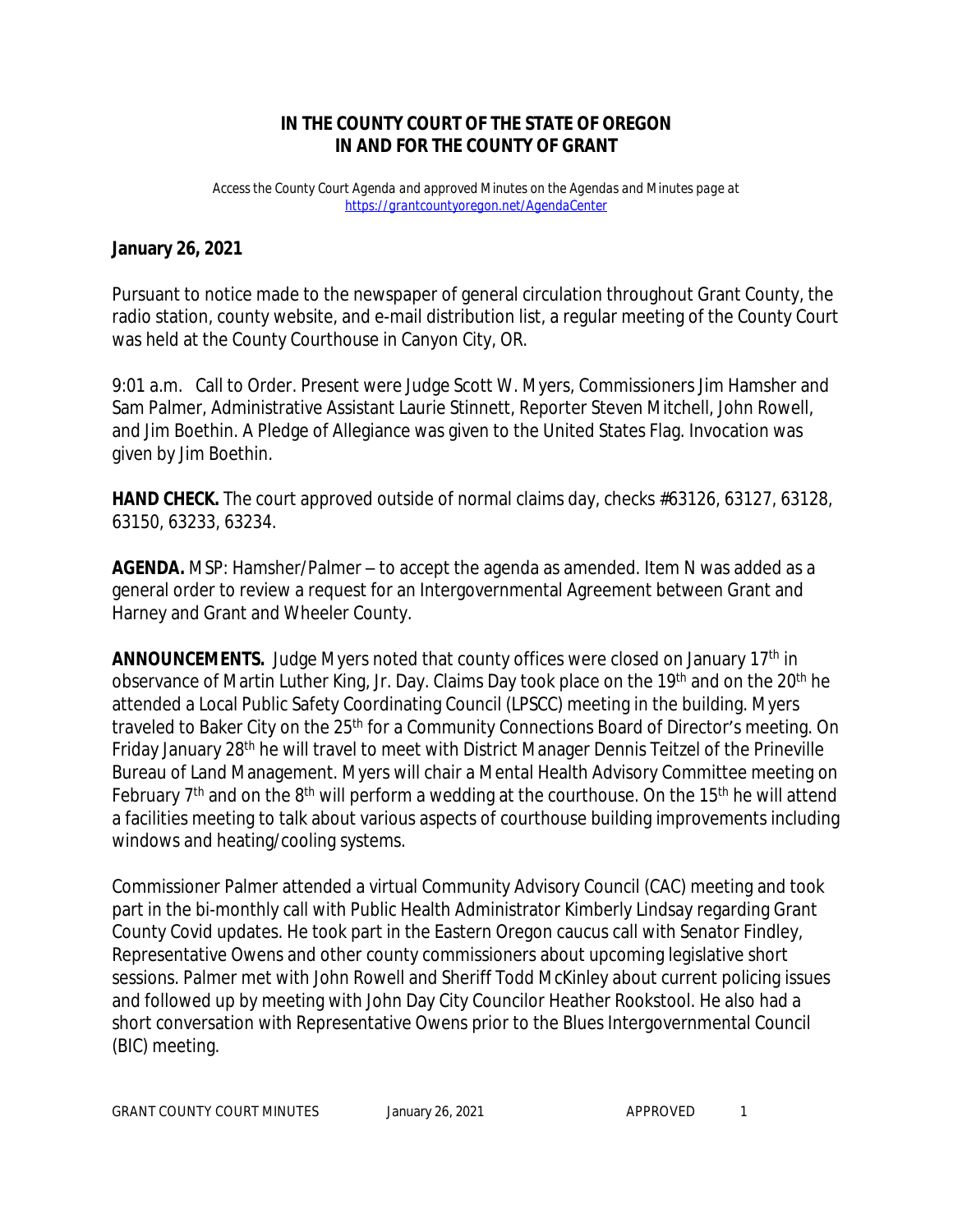Commissioner Hamsher took part in a National Association of Counties (NACo) call, a White House briefing call, and the bi-monthly Covid updates with Public Health Administrator Kimberly Lindsay. Hamsher took part in a call for the Community Advisory Council (CAC) meeting as well as an Eastern Oregon Commissioner's call with Oregon Solutions. He sat in on the Eastern Oregon caucus call with the state representatives and senators who shared information on the up-coming short sessions, as well as the first part of the Blues Intergovernmental Council (BIC) meeting. He took part in a League of Oregon Cities (LOC) Board of Directors call. Hamsher will be traveling on February 17<sup>th</sup> for an in-person LOC meeting. He had a discussion with a Monument citizen about possible funding sources for a fire department. He attended a meeting with the Oregon Department of Transportation (ODOT) and will be in another ODOT meeting this afternoon. He attended a Southeast Area Commission on Transportation (SEACT) meeting on January 25<sup>th</sup>.

**MINUTES.** MSP: Myers/Palmer -- to approve the minutes of January 12, 2022 as presented.

9:03 a.m. Surveyor Mike Springer entered 9:07 a.m. Treasurer Julie Ellison entered

**BUDGET RESOLUTION.** Treasurer Julie Ellison requested the approval of Resolution 22-02 to adopt the supplemental budget for Senior Citizens Fund. She explained that in the past the Department of Human Services sent the funds directly to the Senior Citizen Centers, but are now sending the funds to the treasurer's office to disburse. MSP: Myers/Hamsher – to approve Resolution 22-02 as presented.

**COLA INCREASE.** Myers read the request by Treasurer Julie Ellison to present the current COLA increase to the budget committee for consideration. The COLA is calculated each year using the Consumer Pricing Index Report. Employees not under union contract will receive a 3.5% COLA. Union rates differ according to their contracts. Ellison noted that it is important for union employees in the Sheriff's Office and Road Department to receive increases that match other unions across the state.

MSP: Palmer/Hamsher: to approve the request to present the COLA increases to the budget committee for consideration.

**COUNTY SURVEYOR**. County Surveyor Mike Springer requested that the Court sign off on a replat of the Industrial Park. The re-plat was done to accommodate individual sales according to the lot size desired by the buyer.

MSP: Palmers/Myers -- to approve and sign the re-plat as presented.

9:20 a.m. Reporter Logan Baggett entered

**COMMUNITY COUNSELING SOLUTIONS (CCS).** Judge Myers read a summary of the 2022 contract with Community Counseling Solutions for services provided to Grant County for mental health, developmental disability, and alcohol and drug treatment.

GRANT COUNTY COURT MINUTES January 26, 2021 APPROVED 2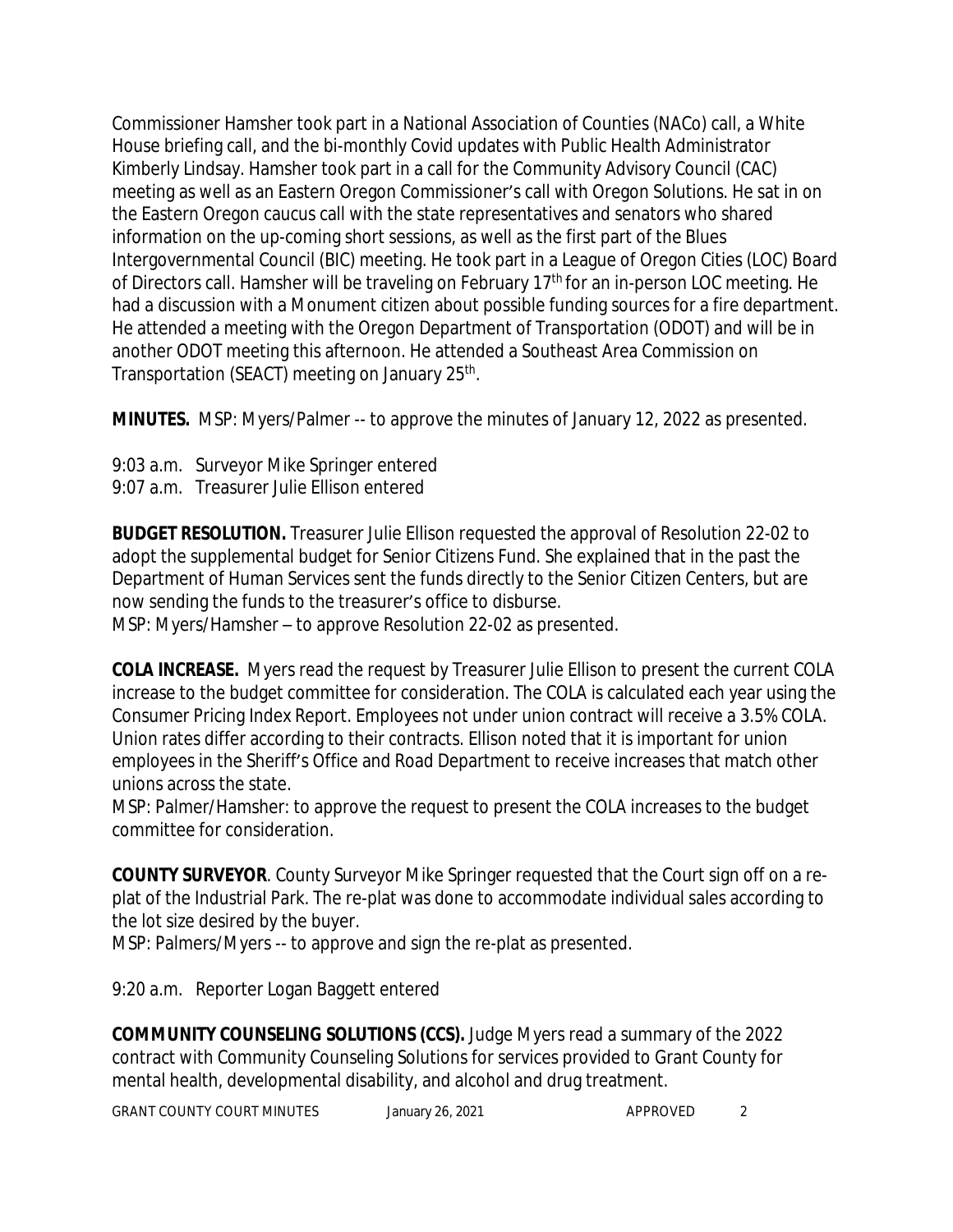MSP: Myers/Palmer – to approve and sign the contract for services as presented.

**INSPECTION AGREEMENTS.** The Court reviewed Intergovernmental Agreements between Grant and Harney and Grant and Wheeler Counties for licensing inspection and enforcement of public facilities by and through the Grant County Health Department.

MSP: Myers/Hamsher – to approve and sign the agreements for services as presented.

9:27a.m. Librarian Christine Ostberg and Dan Driscoll entered

**LIBRARY.** Librarian Christine Ostberg presented proposed changes in the hours of operation for the Grant County Library. She shared the results of the library-hours survey taken the past 30 days in the county. Patrons were asked to choose from two schedules. The new scheduled operating hours are Monday through Thursday from 11:00 a.m. to 5:30 p.m.; closed on Friday, Saturday and Sunday. Ostberg pulled reports that show the majority of checkouts occur from 1:00 p.m. to 4:00 p.m. during the week. She feels that they will save on electricity even while being open two more hours for the public. The changes were unanimously approved by the library board. While the new hours do not include evening openings, Ostberg noted that this has been the case since Covid restrictions began. Myers asked how this would affect the very popular Lego night. Ostberg proposes to extend a 5:30 p.m. closing time to 7:00 p.m. to accommodate Lego night once restrictions are lifted.

MSP: Palmer/Hamsher: to approve the changes in operating hours as presented. The Court asked Ostberg to return in six months to report on the changes.

9:35 a.m. Juvenile Director Cindy Tirico, Parole & Probation Sergeant Damon Rand, Sergeant Waddel and Undersheriff Mobley entered

9:36 a.m. The court took a 5 minute break.

9:41 a.m. Sheriff Todd McKinley, Reserve Deputy Ken Olson and Emergency Management Coordinator Eric Bush entered

9:42 a.m. The court returned to session.

**ARPA REIMBURSEMENT.** Emergency Management Coordinator Eric Bush requested reimbursement not to exceed \$8260.00 for the Grant County Sheriff's Office. This is the cost of the proposal submitted by Executive Carpet Cleaning and Duct Cleaning to perform maintenance cleaning and disinfect the jail HVAC ductwork. The proposal meets criteria to be reimbursed by ARPA funds.

MSP: Myers/Palmer – to approve reimbursement for the HVAC ductwork cleaning to be disbursed once work is performed and invoiced.

**SHERIFF'S OFFICE.** PATROL Sheriff Todd McKinley gave an update on department activities. They have responded to 482 calls to date in 2022; approximately 20 calls a day. They currently have 51 total case loads, or 2.4 criminal cases a day. Dealing with John Day has put a burden on the staff. McKinley noted that vehicle expense line will be significantly over budget due to the rising cost of fuel. He said that the increase in calls and limited staff is also contributing to the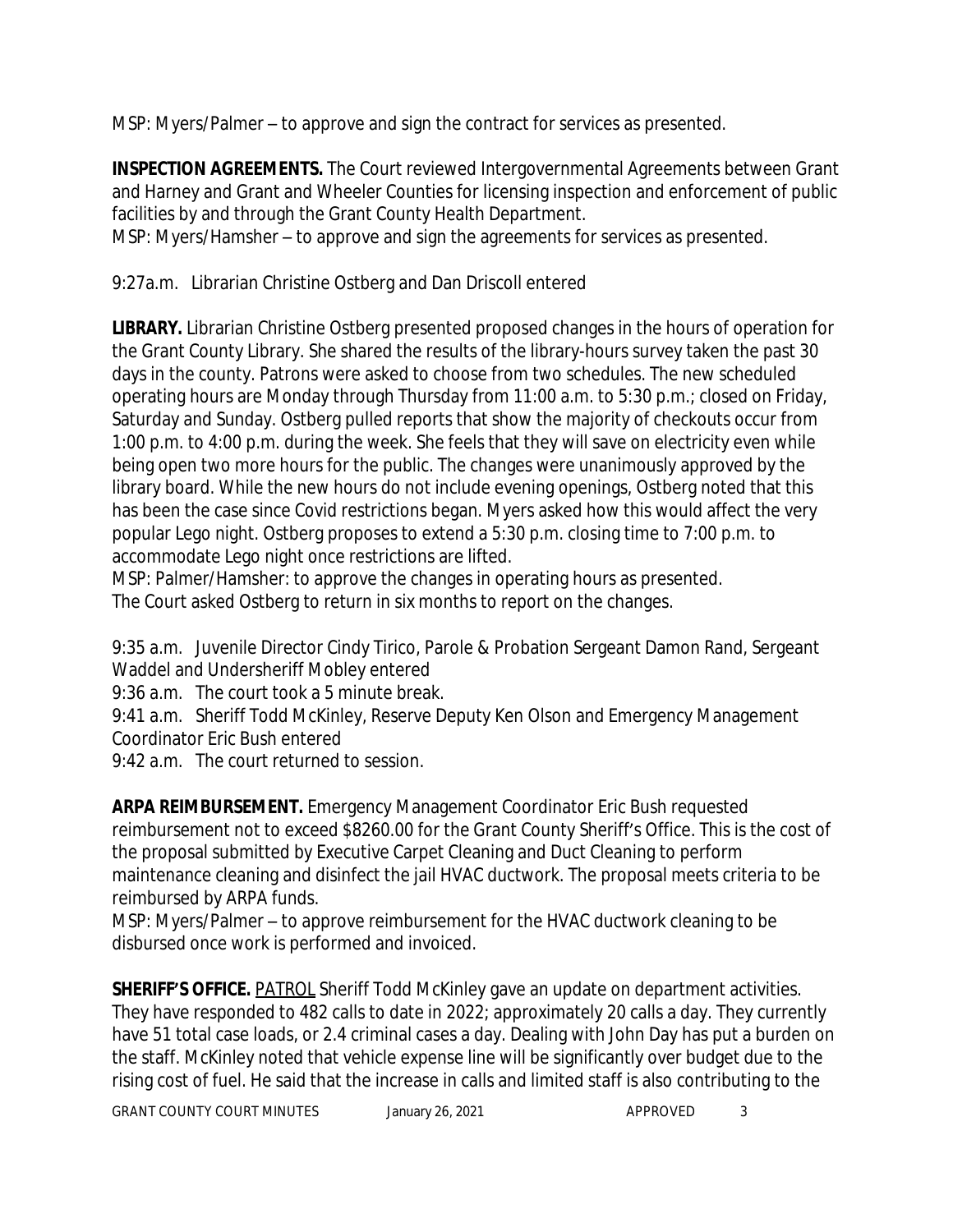increased expense, citing the example of a deputy in Seneca responding to a call in John Day and then returning to patrol in Seneca.

PAROLE AND PROBATION Sheriff McKinley requested that the Parole and Probation department's schedule of 5 day/8 hour work weeks become 4 day/10 hour work weeks. In addition, he asked to stagger the work weeks, which would create more hours within those positions. It will give them some flexibility in their days and help to accommodate clients who cannot make it in during regular business hours.

McKinley also requested that the Court allow application for a grant that would pay for a halftime position in Parole and Probation. The total of the grant would be \$59,206 over two years, or \$29,310 per year. However, he would use his budget to pay for the other half of the position, thus creating one full-time position. The grant is expected to be approved by the end of the month and McKinley would begin the hiring process as soon as the grant is signed. He gave the Court further details regarding the grant. The discussion then led into concerns about the difficulty in dealing with both adult and juvenile clients in the limited space available in the current building. Commissioner Palmer suggested that former Parole and Probation Officers Jim Spell and Ken Boethin may have input that could be of value. The possibility of an addition to the Sheriff's Office and Detention Center was broached. It was noted that the jail was originally planned to include the option of a future addition. Judge Myers noted that there is still a jail expansion fund, but does not know the amount currently in that fund. McKinley will return with further information once the grant is signed.

SCHOOL RESOURCE OFFICER (SRO) Sheriff McKinley stated that School District #3 has been in contact with the Sheriff's Department and would like to fill the School Resource Officer (SRO) position. McKinley asked the board to consider making this a full-time position at \$80,000.00 a year and is waiting to hear back from them. He does not feel that it is possible to pull from the current deputies to fill this position; it would need to be a full-time dedicated position. The funding for the SRO is straight money from the school district and does not include grant money.

EMERGENCY MANAGEMENT Sheriff McKinley asked the Court to consider bringing Emergency Management back under the operation of the Sheriff's department.

USED VEHICLE PURCHASE Deschutes County has a 2017 Tahoe, white, with cages, lights and fairly low mileage for sale for \$3000. McKinley requested the Court's approval to make the purchase.

MSP: Hamsher/Palmer – to approve the purchase of the vehicle.

SERVER/COMPUTER STORAGE RACKS The Sheriff's Office has been asked by the Tech Department (Grant County Educational Service District/ESD) to purchase proper storage equipment to house their computer and servers. McKinley has funds in his building maintenance budget to cover the cost of \$2770.00 for the purchase. MSP: Myers/Hamsher – to approve the equipment purchase as requested.

GRANT COUNTY COURT MINUTES January 26, 2021 4 APPROVED 4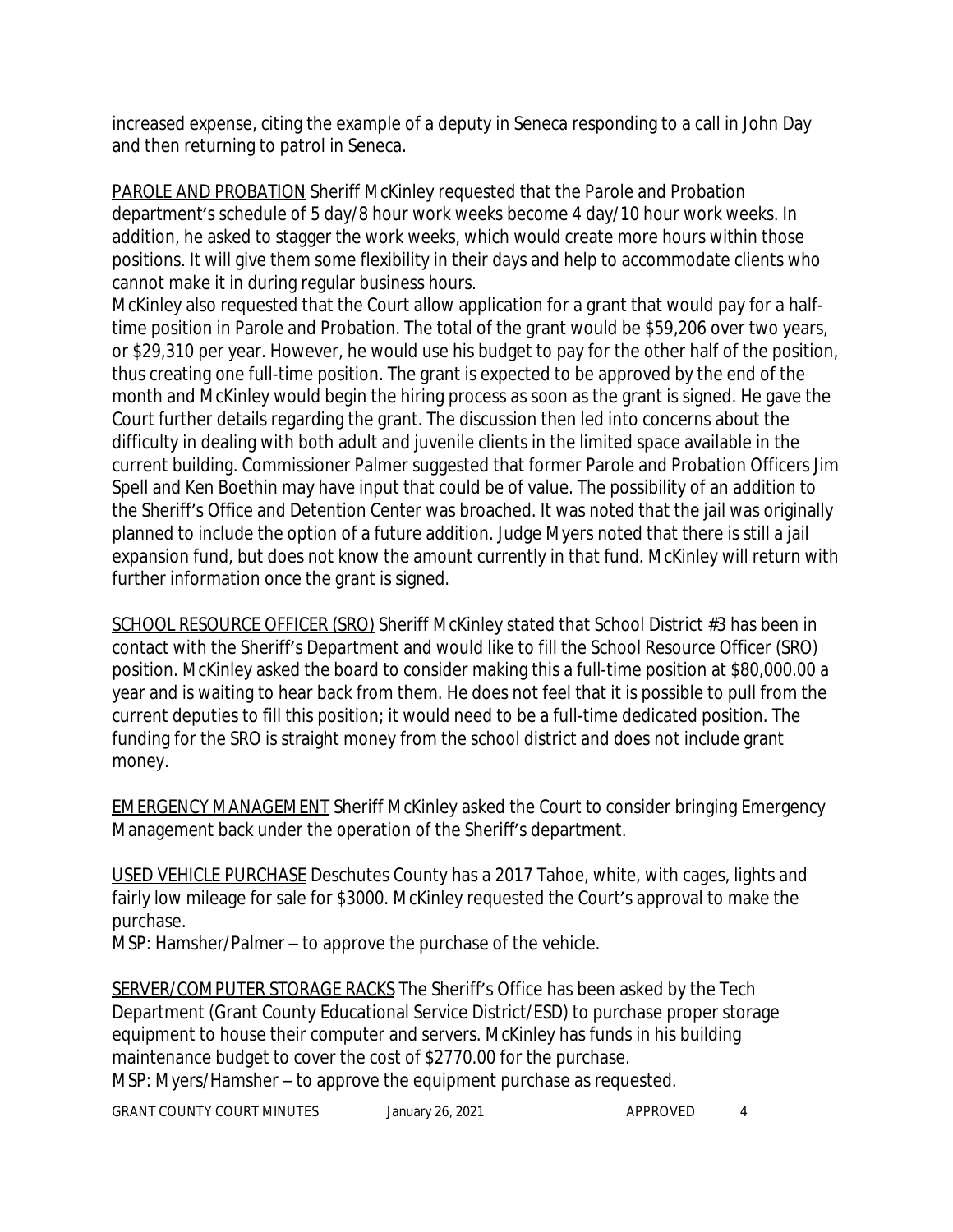MOBILE RADIOS McKinley requested permission to purchase two Kenwood radios at \$1000 each before they are discontinued.

MSP: Myers/Palmer – to approve the purchase of the radios as requested.

**ARPA FUNDS PREMIUM PAY**. Emergency Management Coordinator Eric Bush requested reimbursement not to exceed \$58,800.00 for the Grant County Sheriff's Office (GCSO) premium pay. This pertains to GCSO personnel costs during the Covid-19 response, fiscal year 2020-2021. Premium pay is for workers who do not have the option to work remotely and must carry out their duties in person, putting them at higher risk for pandemic infection. Included in this category are policemen, dispatch and emergency responders, health care workers, and others required to work directly with the public. This request was reviewed by County legal counsel and is retroactive for up to 21 months. Additionally, it includes the authorization to reimburse costs to the County for payroll taxes and PERS contributions related to the premium pay request in an amount to be determined by the County Treasurer and not to exceed \$15,000.00. MSP: Palmer/Myers -- to approve the reimbursement for premium pay within the guidelines of ARPA policy.

**COURTHOUSE BUILDING**. Emergency Management Coordinator Eric Bush gave an update on the courthouse building needs assessment. This includes windows and paint, but also beyond physical condition, he is concerned with the continuity of government in the event of an emergency. He stressed the importance of continuing day to day operations if the building should be unavailable. Bush has researched funding options and listed various grants and resources that are available. Included are those for natural hazard mitigation, seismic issues, a task force to help fund building renovations, and another half-dozen potential funding sources. Bush noted that it would be important to consider the unique location and historic site the courthouse occupies. He feels that there are realistic solutions to fit the community. Bush plans to submit a letter of intent to apply for a grant covering an evaluation of the facility. At the end of this he would bring the court some options, which would then be taken to the public.

**ARPA REIMBURSEMENT.** Emergency Management Coordinator Eric Bush requested reimbursement not to exceed \$13,748.57 for the estimated cost to install air purification equipment in the Sheriff's Office and jail. This equipment is specifically designed to reduce the risk of infectious disease, especially COVID-19. He recommends that the reimbursement funds are disbursed once an invoice is received.

MSP: Hamsher/Palmer -- to approve reimbursement for the installation cost of the air purification system as presented.

**DISTRICT ATTORNEY.** The County Court composed a letter to send to state legislators in objection to the Oregon Public Defense Services (OPDS) recently announced refusal to pay for discovery costs incurred by District Attorneys' offices throughout the state. The letter states that "This (action) shifts costs to counties and is a change to a decades long practice." Discovery costs to the Grant County District Attorney's office have averaged approximately \$8000.00 per